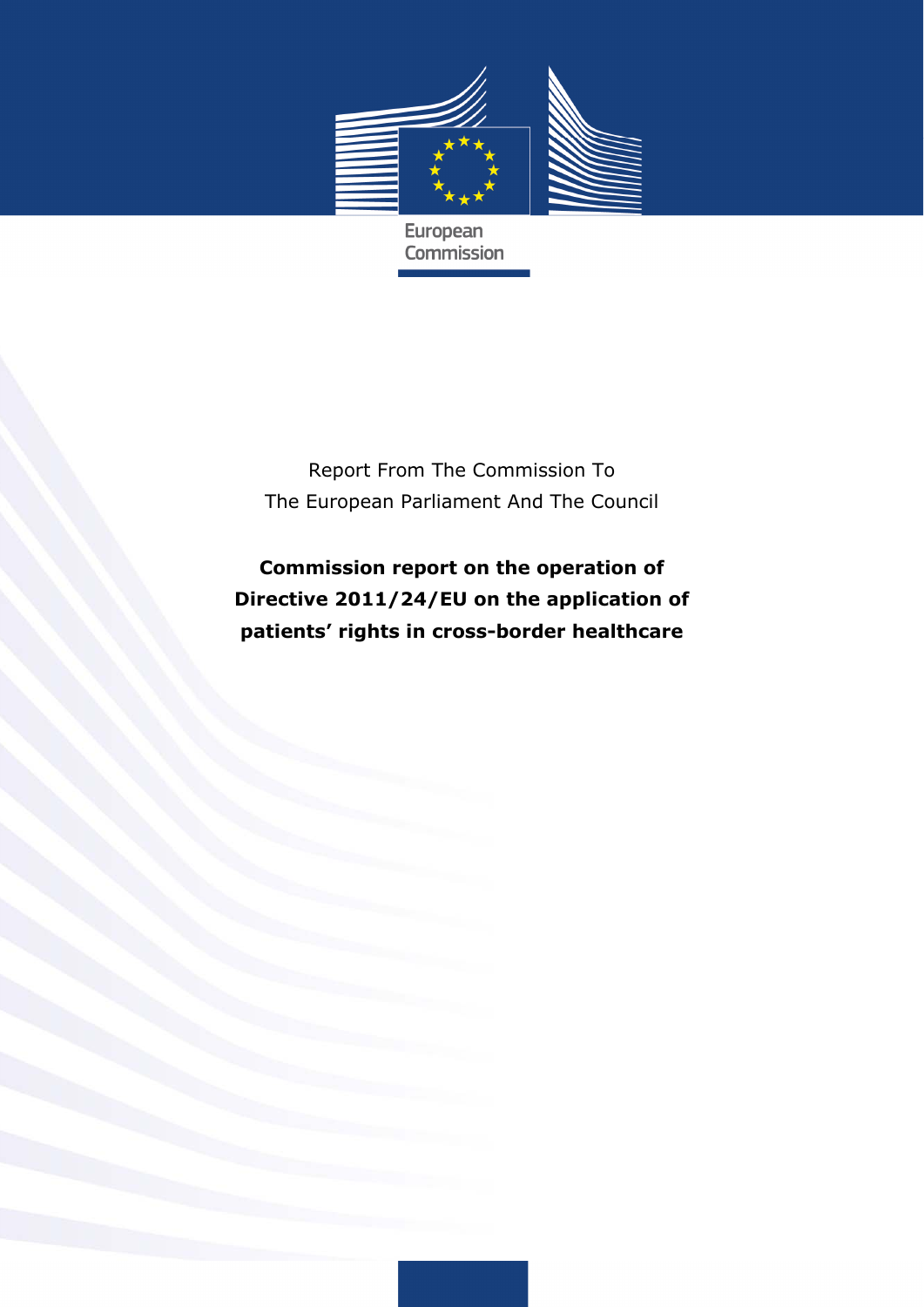

Brussels, 04/09/ 2015 COM(2015) 421 final

## REPORT FROM THE COMMISSION TO THE EUROPEAN PARLIAMENT AND **THE COUNCIL**

Commission Report on the operation of Directive 2011/24/EU on the application of patients' rights in cross-border healthcare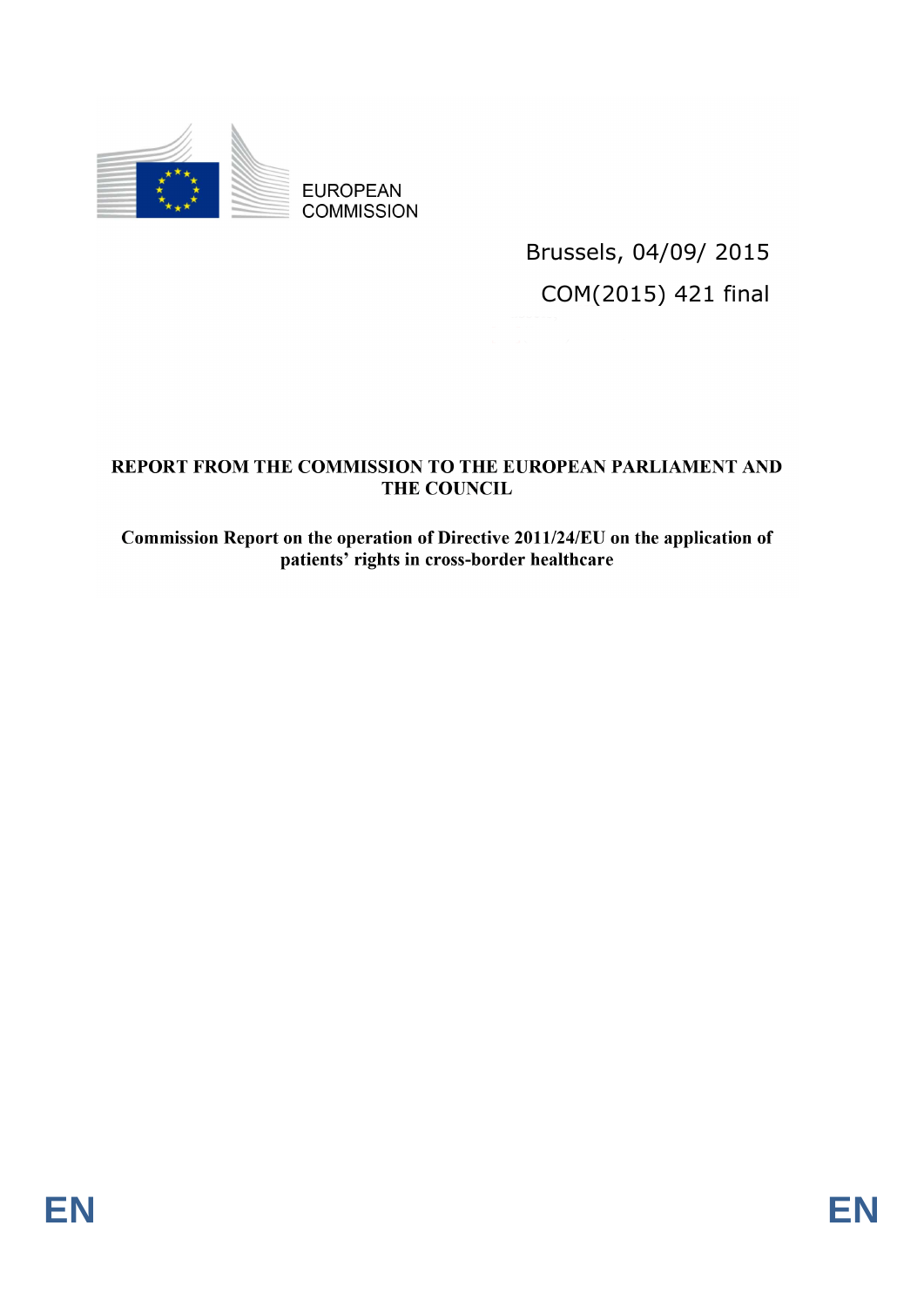# **Commission Report on the operation of Directive 2011/24/EU on the application of patients' rights in cross-border healthcare**

Directive  $2011/24/EU<sup>1</sup>$  (hereafter 'the Directive') on the application of patients' rights in cross-border healthcare came into force on 24 April 2011. It was due to be transposed by Member States by 25 October 2013. It clarifies the rights of patients to seek reimbursement for healthcare received in another Member State.

Article 20(1) of the Directive requires the Commission to 'draw up a report on the operation of this Directive and submit it to the European Parliament and to the Council' by 25 October 2015, and every three years thereafter. The report was to include, in particular, information on patient flows, financial dimensions of patient mobility, the implementation of Article 7(9) and Article 8, and on the functioning of the European reference networks and national contact points.

This report sets out the current state of play of transposition, and covers the most important and relevant provisions, such as the use of prior authorisation, the level of patient mobility, reimbursement practices, information to patients and cooperation under the Directive. It also report on the use of delegated powers pursuant to Article 17(1) of the Directive, which requires the Commission to report on these by 24 October 2015.

### **Chapter 1: State of play of transposition**

The transposition deadline for the Directive was 25 October 2013. Infringement proceedings were launched against 26 Member States on the grounds of late or incomplete notification of such measures.

As of 1 July 2015, four infringement proceedings remained open, and all four Member States concerned had made firm commitments to address the outstanding issues.

These infringements relate only to the completeness of transposition measures. The next stage for the Commission is to assess whether Member States have transposed the Directive correctly.

<sup>&</sup>lt;sup>1</sup> Directive 2011/24/EU of the European Parliament and of the Council of 9 March 2011 on the application of patients' rights in cross-border healthcare (OJ L 88, 4.4.2011, p. 45).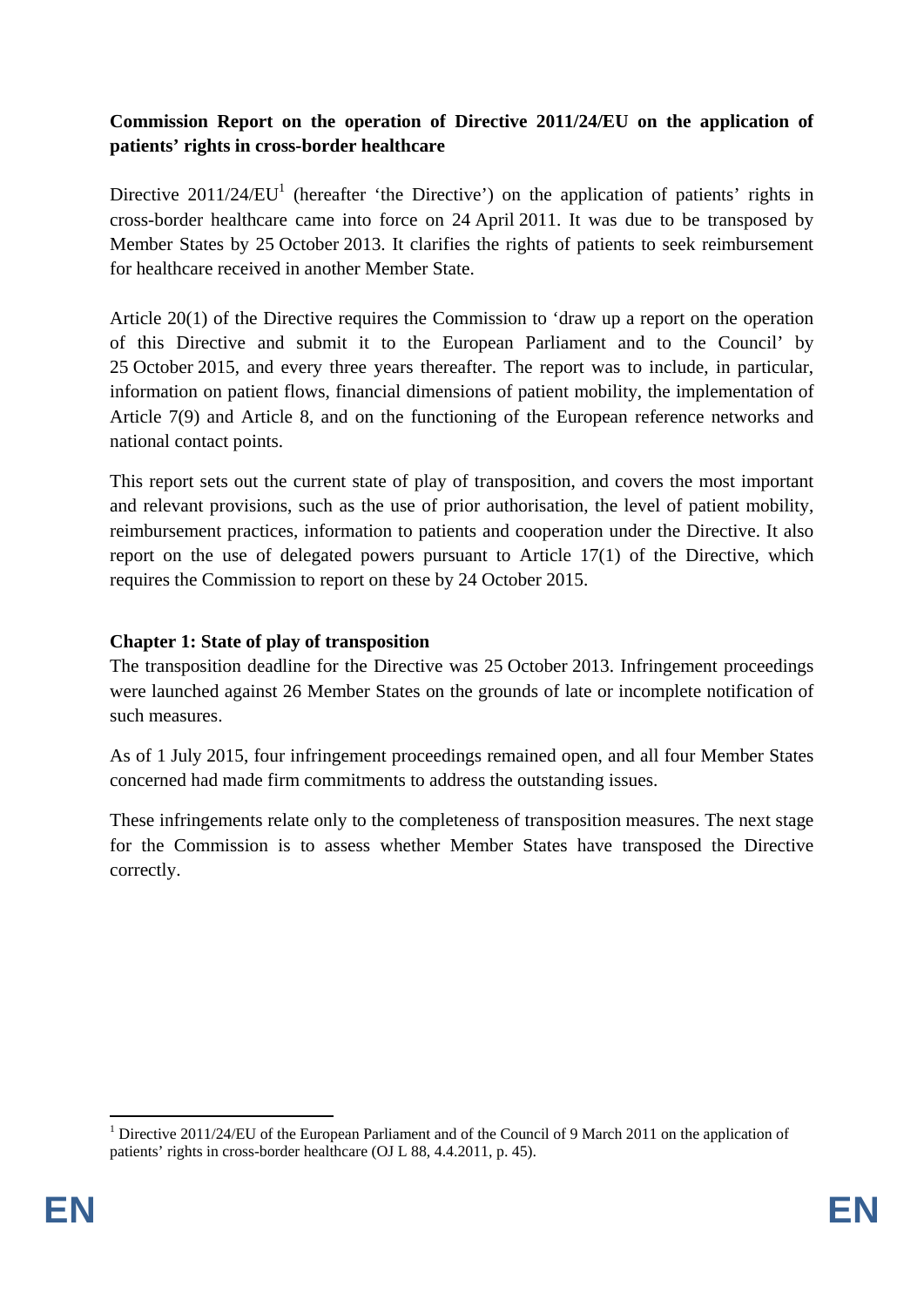## **Chapter 2: Patient mobility**

## **2.1 Prior authorisation: background**

Article 8(2)(a) of the Directive allows Member States to use a system of prior authorisation for healthcare that is subject to planning requirements if it involves overnight hospital accommodation or if it requires use of highly specialised and cost-intensive medical infrastructure or medical equipment. Articles 8(2)(b) and (c) also allow them to require prior authorisation for treatments presenting a particular risk to patients or the population or for care provided by a healthcare provider that gives rise to serious concerns relating to the quality and safety of care. However, in practice, prior authorisation systems are based almost entirely on Article 8(2)(a), on which this report will therefore focus.

Any system of prior authorisation must be necessary and proportionate to the objective to be achieved, and may not constitute a means of arbitrary discrimination or an unjustified obstacle to the free movement of patients.

Article 8(7) of the Directive requires Member States to 'make publicly available which healthcare is subject to prior authorisation'.



Member States have introduced prior authorisation systems as follows.

Fourteen countries therefore use both the "overnight stay" and the "highly specialised" care criteria for requiring prior authorisation.

None of the 14 countries which have used the 'overnight stay' criterion has specified which treatments are covered by this criterion.

Several Member States require prior authorisation if the healthcare requires an overnight stay in the Member State of treatment. It is questionable whether this is in line with the criterion in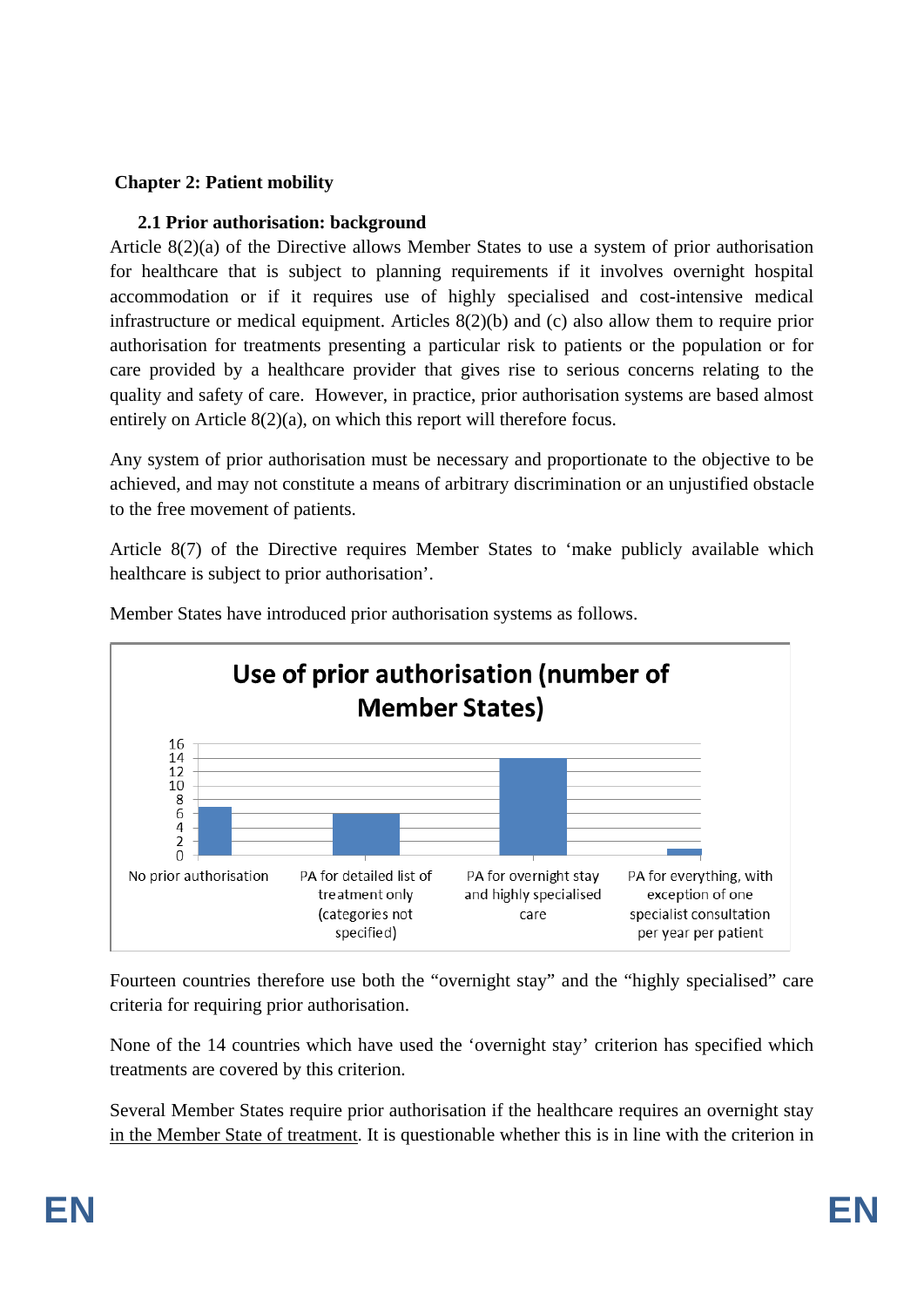Article 8(2)(a), which relates to the way treatment is provided in the Member State of affiliation rather than the Member State of treatment.

Nine of the 14 Member States have set out which treatments they consider to meet the 'highly specialised' criterion, whilst five have not.

In these 14 Member States, therefore, it is unclear for patients exactly which treatments are subject to prior authorisation, since the use of at least one of these criteria — and sometimes both — has not been elucidated by national authorities.

Interviews with 20 health insurers as part of an evaluative study<sup>2</sup> on behalf of the Commission found that 15 of them thought that patients in their country do not know whether a treatment is subject to prior authorisation or not, and that patients therefore tended to request prior authorisations even when this was not necessary.

As outlined in recital 43 of the Directive, the criteria attached to the grant of prior authorisation have to be duly justified. The data returns made by Member States, in general, do not suggest that extensive systems of prior authorisation are justified: the numbers of people applying for authorisation are simply too small. It seems hard to argue, for example, that a treatment should be subject to prior authorisation when not a single person has applied for authorisation for that treatment that year (with a possible exception for extremely specialised or expensive treatments, of course, where even a very small number of reimbursement claims could have significant consequences). The data in Annex A shows that some Member States with prior authorisation systems have received no requests for authorisation at all (and many others have received very few).

# **2.2 Reimbursement and administration**

Article 7(9) permits Member States to limit the application of the rules on reimbursement of cross-border healthcare for overriding reasons of general interest. However, Article 7(11) requires that such limitations be necessary and proportionate, and do not constitute a means of arbitrary discrimination or an unjustified obstacle to free movement. Furthermore, Member States are required to notify the Commission of any decision to introduce limitations under 7(9).

Although the Commission has received no specific notifications, some of the ways in which Member States have transposed the Directive could be considered as limiting reimbursement.

According to Article 7(4) of the Directive, the reference point for reimbursement for crossborder healthcare should be the amount borne by the system when that particular healthcare is provided by a public or contracted healthcare provider (depending on the way a given health system is organised) in the Member State of affiliation.

<sup>&</sup>lt;sup>2</sup> [http://ec.europa.eu/health/cross\\_border\\_care/docs/2015\\_evaluative\\_study\\_f](http://ec.europa.eu/health/cross_border_care/docs/2015_evaluative_study_frep_en.pdf)rep\_en.pdf.

A note on the evaluative study is attached in Annex B of this report.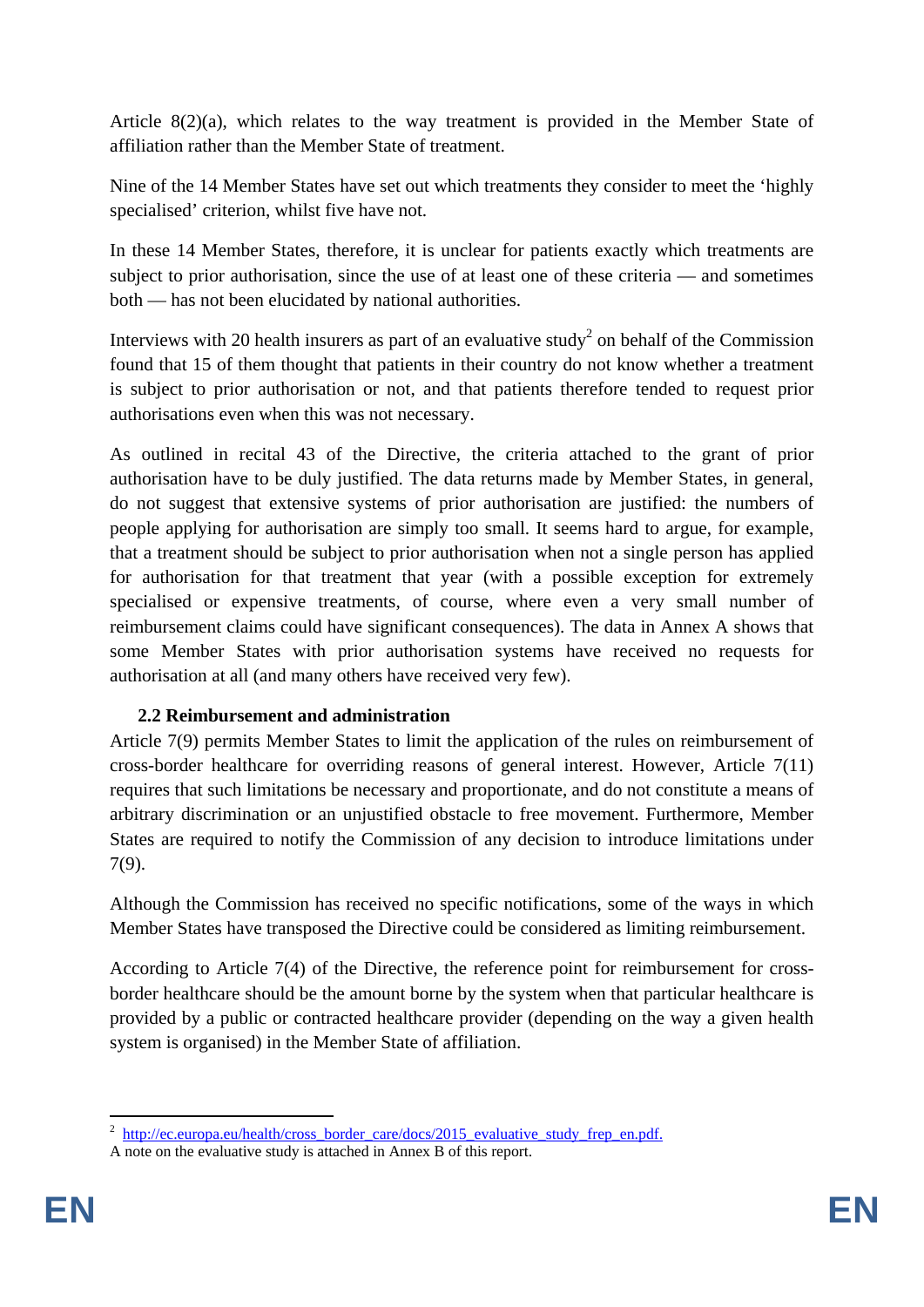At least three Member States have adopted reimbursement practices for cross-border healthcare whereby the reimbursement tariff for patients is based on the costs that would be borne by the Member State of affiliation for care received from a private or non-contracted provider (which is considerably lower than the rate for public or contracted providers) had this healthcare been provided in its territory.

Three Member States appear to require any patient seeking reimbursement for cross-border healthcare to demonstrate why it is medically necessary for the particular episode of healthcare to be received in another country. It is questionable whether this is in line with the principle of free movement of patients and with the criteria set out in Articles 7(9) and 7(11).

Article 7(7) of the Directive allows Member States to impose the same conditions and formalities on patients seeking cross-border healthcare as they would impose if the healthcare were provided in their territory, provided that these are not discriminatory and do not constitute an unjustified obstacle to free movement.

Twelve Member States have used this provision with regard to their 'gatekeeper' structure, which is a system whereby a referral from a GP or family doctor is required for a patient to access specialist healthcare. Therefore such referrals are also required in order for patients to be reimbursed when they access such specialist healthcare in another Member State. According to the principle of mutual recognition of qualifications, however, Member States should recognise decisions about clinical need and appropriateness provided by an equivalent professional in another Member State. Yet five of these twelve Member States explicitly insist that the referral must be from a professional in their country.

At least four Member States require patients to provide a sworn translation of invoices (one even requiring patients to get all documents certified by their consul in the country of treatment). However, Article 10 of the Directive obliges National Contact Points to assist each other in understanding invoices. This requirement will therefore need to be analysed under the conditions of Article 7(7).

The application of the Directive to 'telemedicine' (i.e. health services provided remotely) has led to a certain lack of clarity. For example, some Member States reimburse or provide consultations with general practitioners at a distance, whilst others do not. If a patient from a Member State where such consultations are not provided or funded has a consultation via telemedicine with a GP in a Member State where such consultations are so provided, it is not clear whether the Member State of affiliation may, in such a case, refuse reimbursement. On the one hand, reimbursement for cross-border healthcare is to be provided if such healthcare is among the benefits to which the insured person is entitled in the Member State of affiliation (Article 7(1)) and the Member State of affiliation may impose, including in case of healthcare received through telemedicine, the same conditions and criteria of eligibility as for healthcare provided in its territory. On the other hand, Article  $4(1)(a)$  lays down the principle whereby healthcare is provided in accordance with the legislation of the Member State of treatment and, in the case of telemedicine, healthcare is considered to be provided in the Member State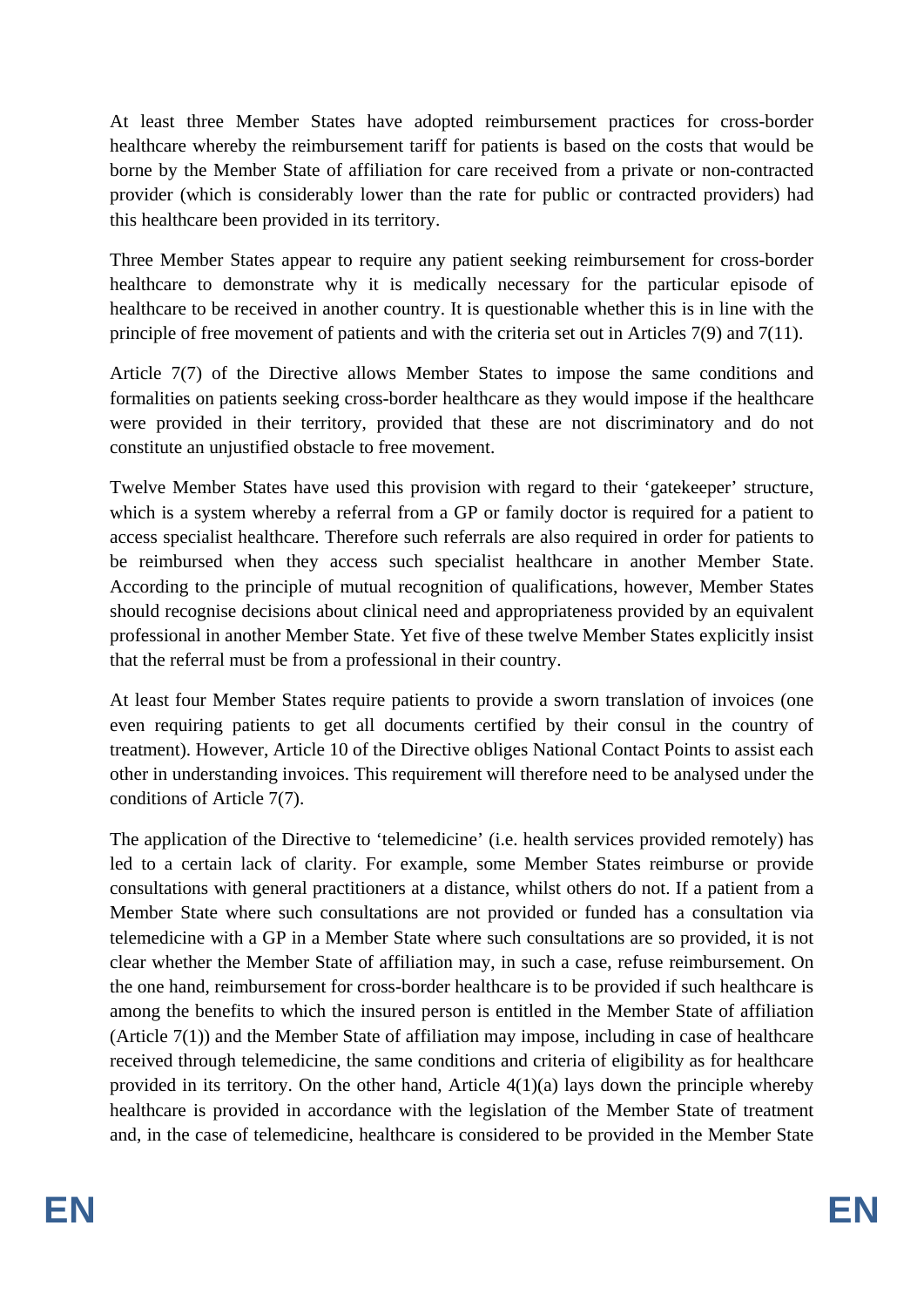where the healthcare provider is established (Article 3(d)). One relevant issue here is how the 'basket of benefits', i.e. the healthcare to which the patient is entitled, is defined.

## **2.3 Patient flows**

For this report, the Commission asked Member States to participate in a data collection exercise. Twenty-six Member States provided responses, covering the calendar year 2014.

Patient flows for healthcare abroad under the Directive are low. Of the 21 Member States who introduced a system of prior authorisation, 17 were able to supply data on numbers of requests for authorisation specifically under the Directive. In these Member States there were a total of only 560 applications for authorisation (of which 360 were granted). Two of these Member States reported that they had neither refused nor granted a single request, two reported only one each, and only two had more than 100 requests. In addition to these 17 Member States, France reported granting 57 000 authorisations; however, this is an aggregate figure combining authorisations under both the Social Security Regulations<sup>3</sup> and the Directive.

For treatment not subject to prior authorisation, Finland, France and Luxembourg reported considerable activity, with 17142, 422680 and 117962 reimbursements respectively. However, again, these are aggregate figures combining data from both the Social Security Regulations and the Directive.

Twenty Member States reported data on reimbursement made exclusively under the Directive. For these, a total of 39 826 reimbursements were made, of which 31 032 were reported by Denmark alone. In total, only four of these Member States reported more than 1 000 reimbursements. At the other end of the scale, 14 Member States had made fewer than 100 reimbursements (of which six had made no reimbursements at all). This seems to be due to low numbers of claims rather than large numbers of refusals: the available data suggests that roughly 85% of reimbursement claims are granted.

This generally low volume of patient mobility for planned healthcare appears to be equally the case for care under the Social Security Regulations. In 2013 there were 1.6 million claims for reimbursement for unplanned healthcare but only 30 172 applications for planned healthcare abroad under the Regulations (via the S2 form used in such cases). Of the latter, 29 115 were accepted<sup>4</sup>  $-$  17 358 in Luxembourg alone.

A detailed breakdown of data may be found in Annex A, which also sets out various qualifications regarding the data collection exercise, not least that the Directive was implemented at different times in different Member States and data may not therefore cover all of 2014).

<sup>&</sup>lt;sup>3</sup> Regulations (EC) No 883/2004 and No 987/2009 on the coordination of social security systems.

<sup>&</sup>lt;sup>4</sup> Note that the data for planned healthcare via the S2 forms covers only 22 Member States as data for the others was not available.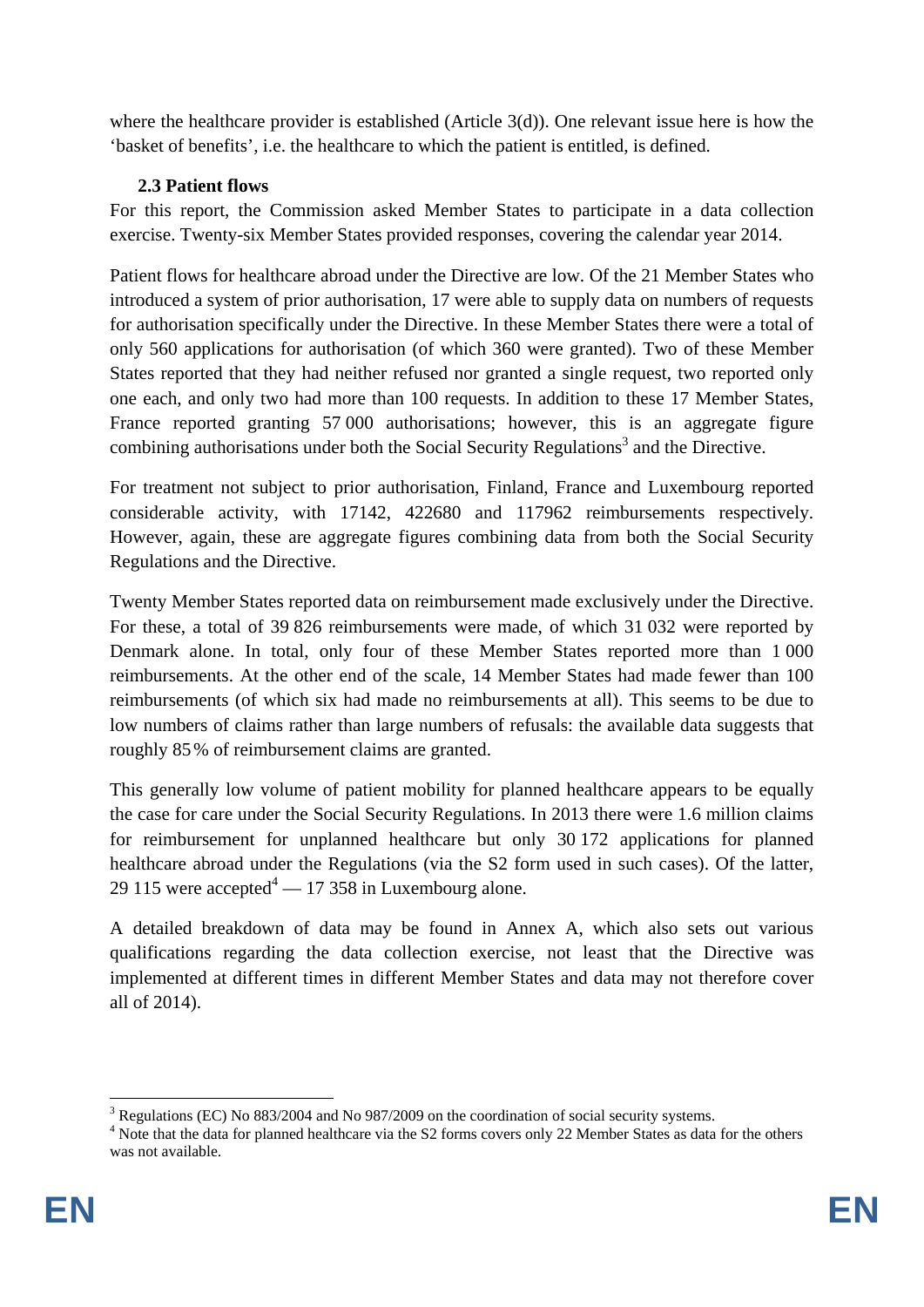The report under Article 20(3) of Directive 2011/24/EU which the Commission adopted in early  $2014$ <sup>5</sup>, noted that the coming into operation of the Directive could affect the use of the Social Security Regulations. That report set out in detail the data which would be needed to assess whether this had, in fact, happened. As things stand, that data is unavailable and the Commission is, therefore, unable to make any further analysis at this time.

# **Chapter 3: National Contact Points and Information to patients**

Some Member States have different National Contact Points (NCPs) for 'incoming' and 'outgoing' patients. Others have regional NCPs under one 'umbrella' NCP. Some NCPs are based in the Ministry of Health, others in the healthcare insurer, and others in independent bodies.

There are also differences in the communication channels used by NCPs, as the following table (covering all 28 Member States and the separate contact points for England, Scotland, Wales, Northern Ireland, and Gibraltar)<sup>6</sup> shows.



This data is from the evaluative study, which also indicated significant variation in the activity of the NCPs. Of nine NCPs surveyed, three had fewer than 10 requests for information per month, four had between 10 and 100 requests, and only two had more than 100 requests per month. These findings are in line with the data reported by Member States on information requests (contained in Annex A)

<sup>1</sup>  $^5$  http://eur-lex.europa.eu/legal-content/EN/TXT/PDF/?uri=CELEX:52014DC0044&from=EN.

<sup>&</sup>lt;sup>6</sup> The UK has no National Contact Point covering the whole UK, so it was necessary to examine the separate contact points. Other Member States also have regional contact points, but also one national NCP.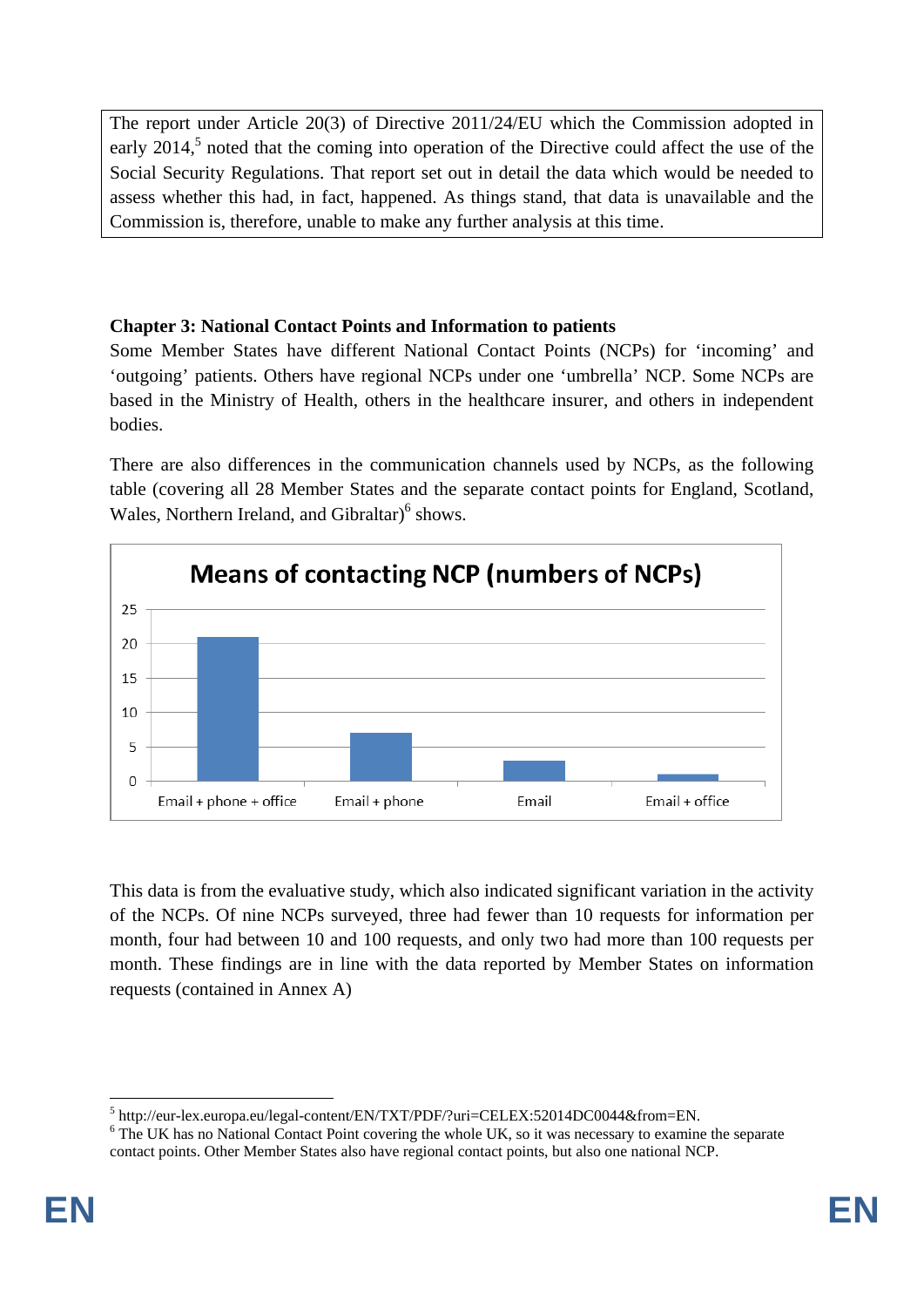This is not surprising, given EU citizens' seemingly low awareness of their rights and the existence of the NCPs. A recent Eurobarometer survey<sup>7</sup> indicated that fewer than two out of ten citizens feel that they are informed about their cross-border healthcare rights:



### Whilst only one in ten knew about the existence of NCPs:

QD12. In each EU Member State, there is a National Contact Point that provides information about cross-border healthcare inside the EU. Did you know that it existed?



Via a series of conferences organised on behalf of the Commission by the European Patients' Forum, patient organisations have reported their concern that patients are faced with 'a labyrinth of confusing, sometimes insufficient and sometimes too detailed information' with regard to cross-border healthcare. They have identified NCPs as having a crucial role in the success or failure of the Directive, recommending that NCPs could provide 'checklists' for individuals considering planned care abroad, and more detailed individual timelines of procedures, costs and reimbursement rates. They stressed the desirability of facilitating

**<sup>.</sup>** <sup>7</sup> http://ec.europa.eu/public\_opinion/archives/ebs/ebs\_425\_sum\_en.pdf.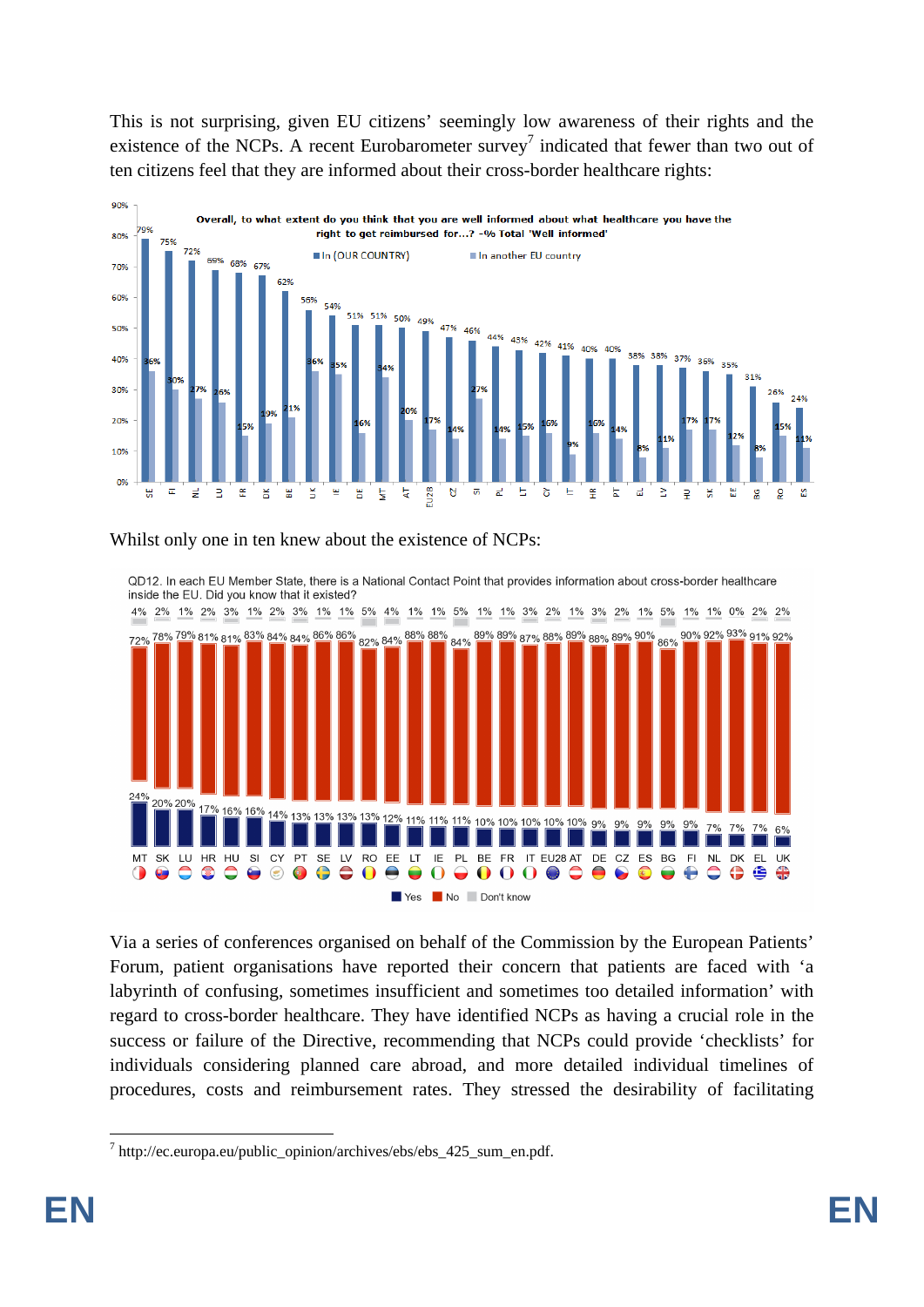'comparability and reliability of information provided to patients on quality and safety, across institutions and across Member States'.

'Patients have high expectations …the prevailing sentiment is that the NCP must be a gateway to healthcare, not a gatekeeper blocking access.' — *Patient organisation*

The Directive requires Member States to provide information on their quality and safety systems. Some Member States provide links to different legal documents; others give a general description of quality assurance strategies; a few provide detailed information (including links to hospital evaluation systems featuring typical safety parameters, e.g. mortality rate, number of cases treated with complications); others direct citizens to specific sources — websites or a named person. Some do not mention safety and quality at all.

A number of Member States continue to express concern about communicating the complexities of the current legal situation, where cross-border healthcare is covered by two distinct sets of EU legislation (the Directive and the Social Security Regulations), despite the stipulation in Article 2(m) of the Directive, whereby the former applies without prejudice to the Social Security Regulations (see also recitals 28-31 to the Directive).

### **Chapter 4: Cross-border cooperation**

# **4.1 Recognition of prescriptions**

Article 11 of the Directive gives effect to the principle of mutual recognition of medical prescriptions between Member States and empowers the Commission to adopt practical measures to assist such recognition.

The majority of these measures were addressed in Implementing Directive  $2012/52/EU^8$ . This Directive established a list of common elements to be included in cross-border prescriptions. This list includes, among other elements and with limited exceptions, the "common name" of the product (which, in practice, means the International Non-proprietary Name for a large majority of products).

The deadline for the transposition of the Implementing Directive was the same as that for transposition of Directive 2011/24/EU, i.e. 25 October 2013. Twenty-one Member States either failed to make the deadline, or transposed the Implementing Directive incompletely, leading to infringement proceedings. Two of these infringement cases were pending as of 1 July 2015, the others having been closed on the grounds of subsequent transposition by the Member States concerned. In the two pending cases, the Member States concerned have committed to addressing the outstanding issues.

<sup>&</sup>lt;sup>8</sup> Commission Implementing Directive 2012/52/EU of 20 December 2012 laying down measures to facilitate the recognition of medical prescriptions issued in another Member State (OJ L 356, 22.12.2012, p. 68).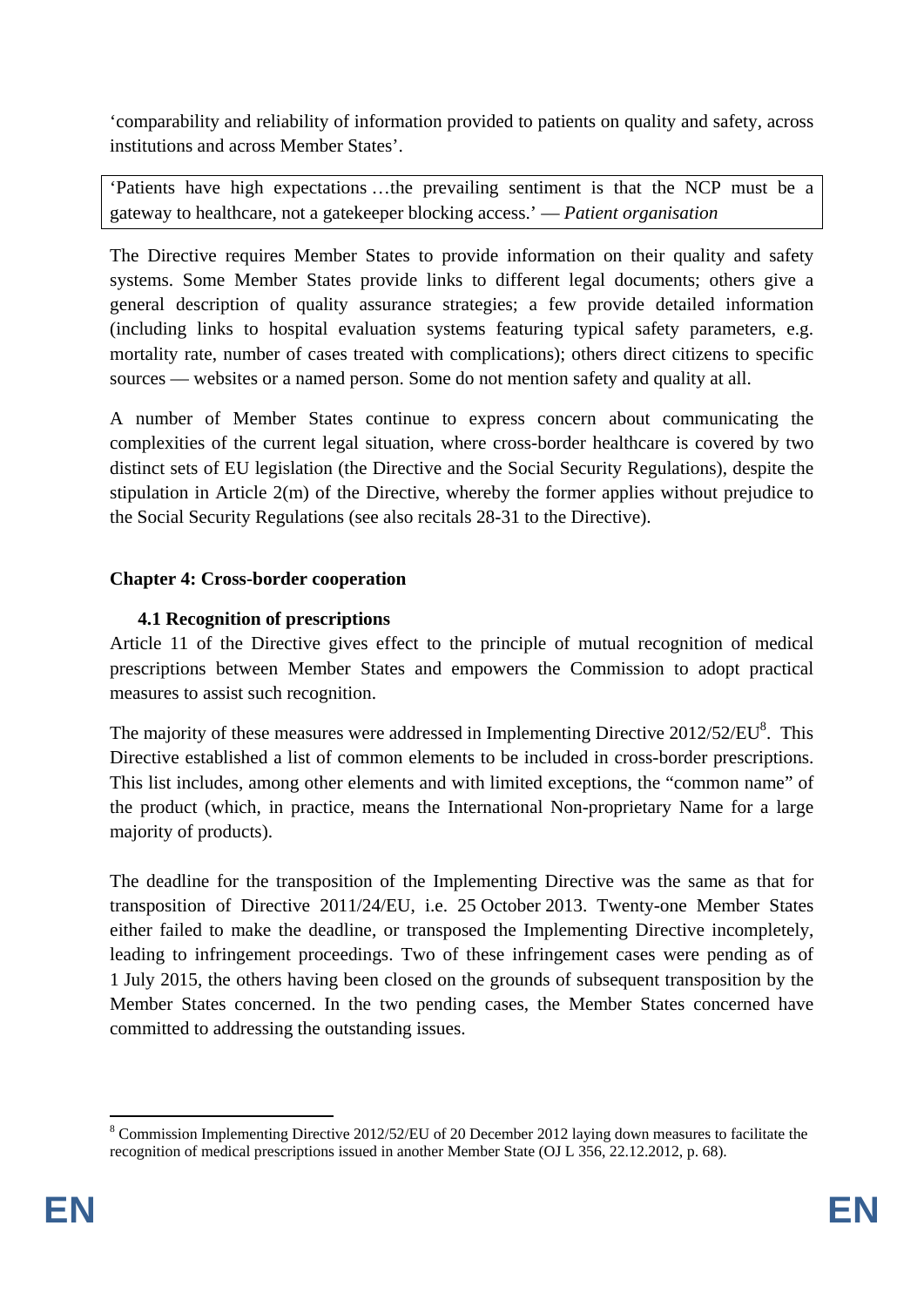#### **4.2 European Reference Networks**

Article 12 of the Directive requires the Commission to support the development of European Reference Networks (ERNs) of healthcare providers and centres of expertise (in particular in the area of rare diseases) by: adopting the criteria and conditions that such Networks, and providers wishing to join Networks, must fulfil; developing criteria for establishing and evaluating such Networks; and facilitating the exchange of information and expertise on the Networks. In March 2014 the legal framework for the establishment and evaluation of Networks (delegated<sup>9</sup> and implementing decisions<sup>10</sup>) was adopted, with unanimous support of the Member States.

The Commission has since begun the process of establishing ERNs, including the establishment of the Board of Member States, which will be charged with approving proposals for ERNs. The first call for networks will take place in early 2016, with the first networks expected to be approved during that year.

The Commission is working with healthcare providers and authorities to raise awareness of the possibilities offered by ERNs, and to gather support for potential networks or members of networks.

#### **4.3 eHealth**

The Commission adopted Implementing Decision 2011/890/EU concerning the eHealth Network on 22 December 2011.<sup>11</sup>. The eHealth Network aims to support cooperation between national authorities. It meets twice a year and is supported operationally by a joint action under the Health Programme established by Regulation (EU) No  $282/2014^{12}$ . The work of the eHealth Network is supported by a number of activities carried out under the eHealth Action Plan  $2012 - 2020$ : Innovative healthcare for the 21st century<sup>13</sup>.

Since its inception, the eHealth Network has adopted guidelines on patient summaries data sets and on ePrescriptions, and position papers on: electronic identification, interoperability, the proposed Regulation on data protection; and eHealth investment to be supported by the Connecting Europe Facility (CEF). It is currently working on guidelines on effective methods for enabling the use of medical information for public health and research. Under the CEF Work plan 2015, EU funding has been allocated to implement the exchange of patient summaries, and ePrescriptions. The eHealth Network will review and, if necessary, update the guidelines in 2015-2016 in the light of the CEF experience.

<sup>1</sup> <sup>9</sup> Commission Delegated Decision 2014/286/EU of 10 March 2014 setting out criteria and conditions that European Reference Networks and healthcare providers wishing to join a European Reference Network must fulfil (OJ L 147, 17.5.2014, p. 71).

<sup>&</sup>lt;sup>10</sup> Commission Implementing Decision 2014/287/EU setting out criteria for establishing and evaluating European Reference Networks and their Members and for facilitating the exchange of information and expertise on establishing and evaluating such Networks (OJ L 147, 17.5.2014, p. 79).

<sup>&</sup>lt;sup>11</sup><br>[http://ec.europa.eu/health/ehealth/docs/](http://ec.europa.eu/health/ehealth/docs/decision_ehealth_network_en.pdf)decision\_ehealth\_network\_en.pdf.<br><sup>12</sup> http://eur-lex.europa.eu/legal-content/EN/TXT/?uri=uriserv:OJ.L\_2014.086.01.0001.01.ENG.<br><sup>13</sup> http://eur-lex.europa.eu/legal-content/EN/ALL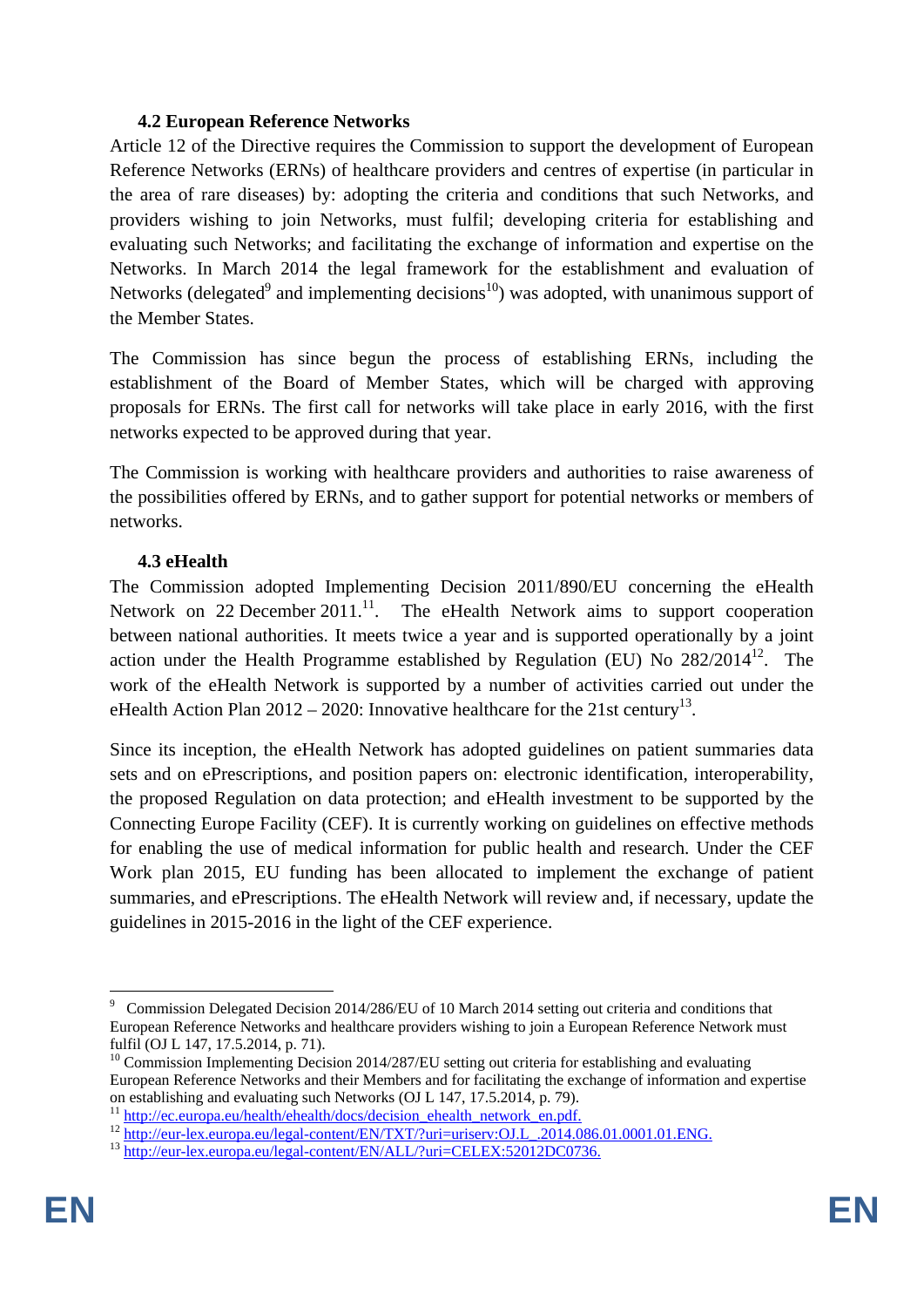## **4.4 Health Technology Assessment (HTA)**

The rules concerning the HTA Network envisaged by article 15 of the Directive are set out in Commission Implementing Decision  $2013/329/EU<sup>14</sup>$  The HTA Network aims to support cooperation between national authorities, including on the relative efficacy and short-/longterm effectiveness of health technologies. It meets twice a year, and is supported on scientific and technical issues by a joint action under the Health Programme, called EUnetHTA.

The Network adopted a Strategy for EU cooperation on HTA in October 2014, and a reflection paper on reuse of joint HTA work in national activities in April 2015.<sup>15</sup>

For the future, the HTA Network will continue its strategic role, but strong and efficient scientific cooperation will be essential. Member States have asked the Commission to propose measures to ensure long-term sustainability.<sup>16</sup>

### **4.5 Cross-border collaboration**

The Directive requires the Commission to encourage Member States to cooperate in crossborder healthcare provision in border regions. Initial work by the Commission shows that there is a limited number of existing cross-border projects which may provide valuable 'lessons learned' for future parties. It has also identified specific areas where greater crossborder collaboration could make a significant difference to patient outcomes, for example in access to critical care for myocardial infarctions.

Successful cross-border collaboration requires significant buy-in from local-level actors, with the support of national authorities. The next step is to identify those EU activities and best practices which will help implement real cross-border collaboration which delivers added value. Geographical areas which might benefit from such collaboration also need to be identified.

### **Chapter 5: Conclusions**

Patient mobility for planned healthcare — under both the Directive and the Social Security Regulations — remains low, whilst patient mobility in terms of unplanned healthcare seems to be considerably higher. France, Luxembourg, and possibly Finland and Denmark appear to be exceptions to this general observation. The level of use of planned healthcare elsewhere is far below the potential levels suggested by the number of people indicating in the Eurobarometer survey that they would consider using cross-border healthcare.

<sup>&</sup>lt;sup>14</sup> Commission Implementing Decision 2013/329/EU of 26 June 2013 providing the rules for the establishment, management and transparent functioning of the network of national authorities or bodies responsible for health technology assessment (OJ L 175, 27.6.2013, p. 71).

<sup>&</sup>lt;sup>15</sup> http://ec.europa.eu/health/technology\_assessment/docs/reuse\_jointwork\_national\_hta\_activities\_en.pdf.

<sup>&</sup>lt;sup>16</sup> Council conclusions on 'innovation for the benefit of patients' Employment, Social policy, Health and Consumer affairs Council meeting Brussels, 1 December 2014

[http://www.consilium.europa.eu/uedocs/cms\\_data/doc](http://www.consilium.europa.eu/uedocs/cms_data/docs/pressdata/en/lsa/145978.pdf)s/pressdata/en/lsa/145978.pdf.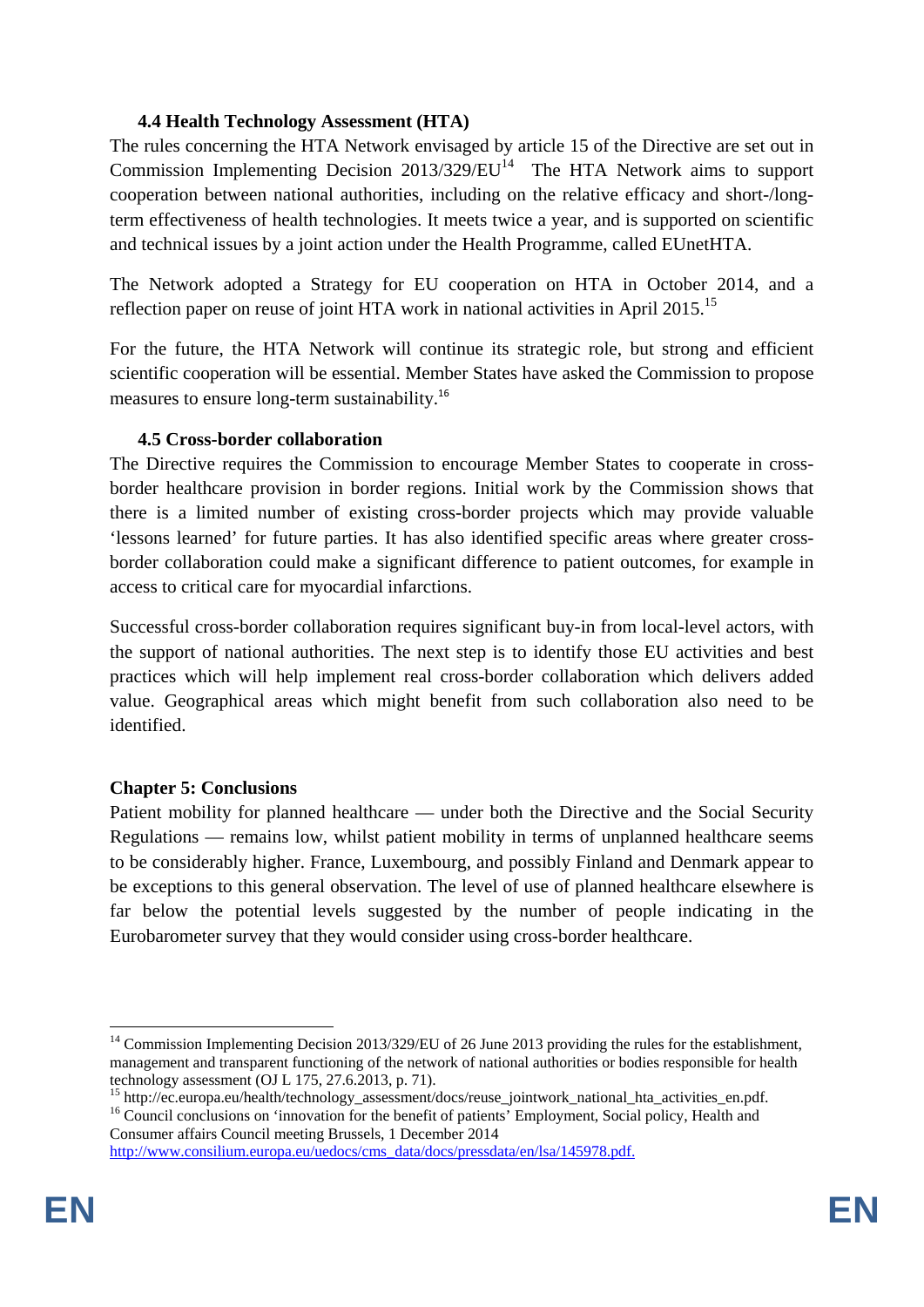There are a number of reasons why this may be the case. Firstly, a number of Member States were late implementing the Directive, which will impact on the numbers able to use it during 2014.

Secondly, as also indicated by the Eurobarometer, the number of citizens who are aware of their general rights to reimbursement is extremely low. Even where citizens are aware of their rights, there are a number of Member States where it is difficult for patients to find out more about how to use these rights in practice. The evaluation study cited above indicates considerable variation in the performance of National Contact Points in this regard.

Thirdly, whilst some Member States have implemented the Directive fully and are making considerable efforts to facilitate patients' rights to cross-border healthcare, there are a considerable number of Member States where the obstacles placed in the way of patients by health systems are significant, and which, in some cases at least, appear to be the result of intentional political choices: some of the current systems of prior authorisation are more extensive than the current numbers of requests would appear to justify; in many cases it is not clear exactly which treatments require prior authorisation; lower reimbursement tariffs than those used in the home Member State are a clear disincentive; there are a number of burdensome administrative requirements which may well deter patients.

It may be that that the natural demand for cross-border healthcare is relatively low for a number of reasons: unwillingness of patients to travel (e.g. because of proximity to family or familiarity with home system); language barriers; price differentials between Member States; acceptable waiting times for treatment in the Member State of affiliation. It is also worth noting that some of the demand that does exist may be catered for under local bilateral arrangements, which exist in some Member States. However, given the points set out above, it is not possible to conclude now that use of cross-border healthcare accurately reflects potential demand.

However, the impact of the Directive should be considered more widely than simply crossborder healthcare. It has contributed to a number of important discussions going on in many Member States regarding healthcare reform.

Most obviously, the Directive contains a significant number of provisions relating to transparency for patients on their rights, and on the quality and safety of healthcare services. This subject of which information patients need, and how it should be provided, is likely to be on the agenda for some time to come. This is not due to the Directive itself, but reflects broader technological and societal changes: people's expectations are radically different now than they were just a few years ago (and health services are unlikely to be immune from the impact of, for example, user-generated reviews). But the Directive does provide a ready-made space (and forum, in the shape of the network of NCPs, which meets regularly) for the Commission and Member States to share ideas on how this challenge might be met.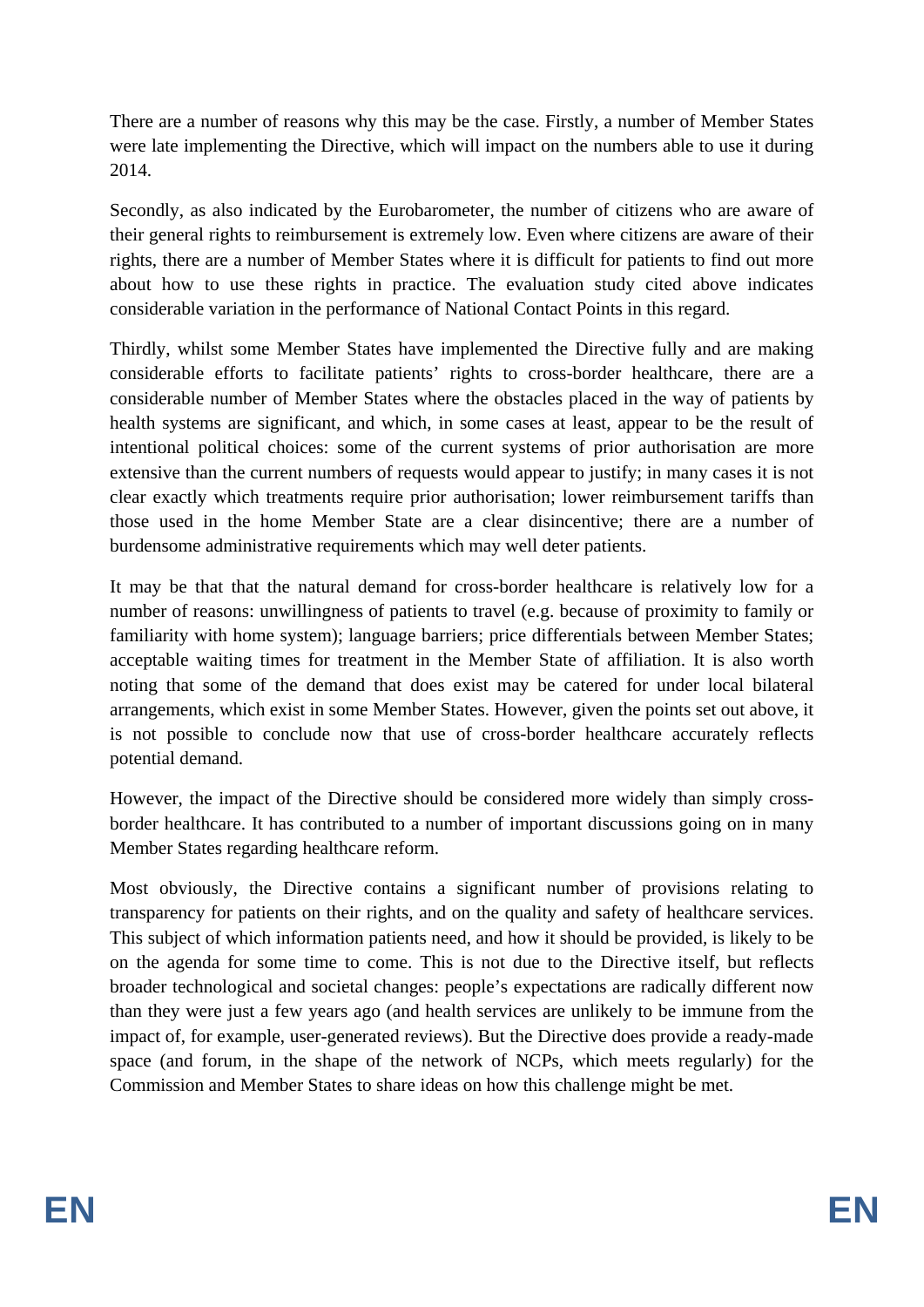So far, it is clear that there are significant differences between NCPs in the way they operate and the quality of the information they provide. There may well be merit in exploring common approaches or guidelines for the work of NCPs in future discussions.

Similarly, the pressures faced by health services are leading to increased interest in making better use of resources via cross-border collaboration. Whilst the initial work undertaken by the Commission so far has thrown up some suggestions for action at EU level (e.g. sharing of best practice from successful projects; development of checklists for those considering crossborder collaboration), it is clear that these would only work in support of national or local activities.

The chapter of the Directive on cooperation between health systems has created a new framework for Member States' cooperation. This could deliver tangible benefits to health systems across the EU. To take just one example, the European Reference Networks could seriously improve access to care for rare / low-prevalence and complex diseases where expertise is rare. To realise this potential, ongoing support and commitment from all sides will be needed.

The HTA strategy adopted by the HTA Network has demonstrated the interest in joint work by the Member States but has also shown the need for permanent and well-founded arrangements. Such arrangements would need to facilitate joint work, and consequently enable Member States and other stakeholders to benefit fully from it.

Finally, the advance of technology means that 'telemedicine' services (including online pharmacies) are likely to become more common and more significant in the immediate future. It may therefore prove useful to consider whether and how the applicable rules (e.g. on applicable legislation; access to, and reimbursement for, treatment) need to be developed and clarified.

**Chapter 6: Exercise of the power to adopt delegated acts conferred on the Commission pursuant to Article 17 of Directive 2011/24/EU on the application of patients' rights in cross-border healthcare** 

### **6.1 Introduction**

Article 11 of Directive 2011/24/EU concerns mutual recognition of prescriptions between Member States. Article 11(5) empowers the Commission to adopt, by means of delegated acts, measures to exclude specific categories of medicinal products or medical devices from the recognition of prescriptions, where necessary to safeguard public health.

Article 12 of Directive 2011/24/EU concerns the development of European Reference Networks (ERNs). Article 12(5), read together with Article 12(4)(a), empowers the Commission to adopt, by means of delegated acts, a list of the specific criteria and conditions that the ERNs must fulfil, and the conditions and criteria required from healthcare providers wishing to join such Networks, as envisaged in Article 12(4)(a).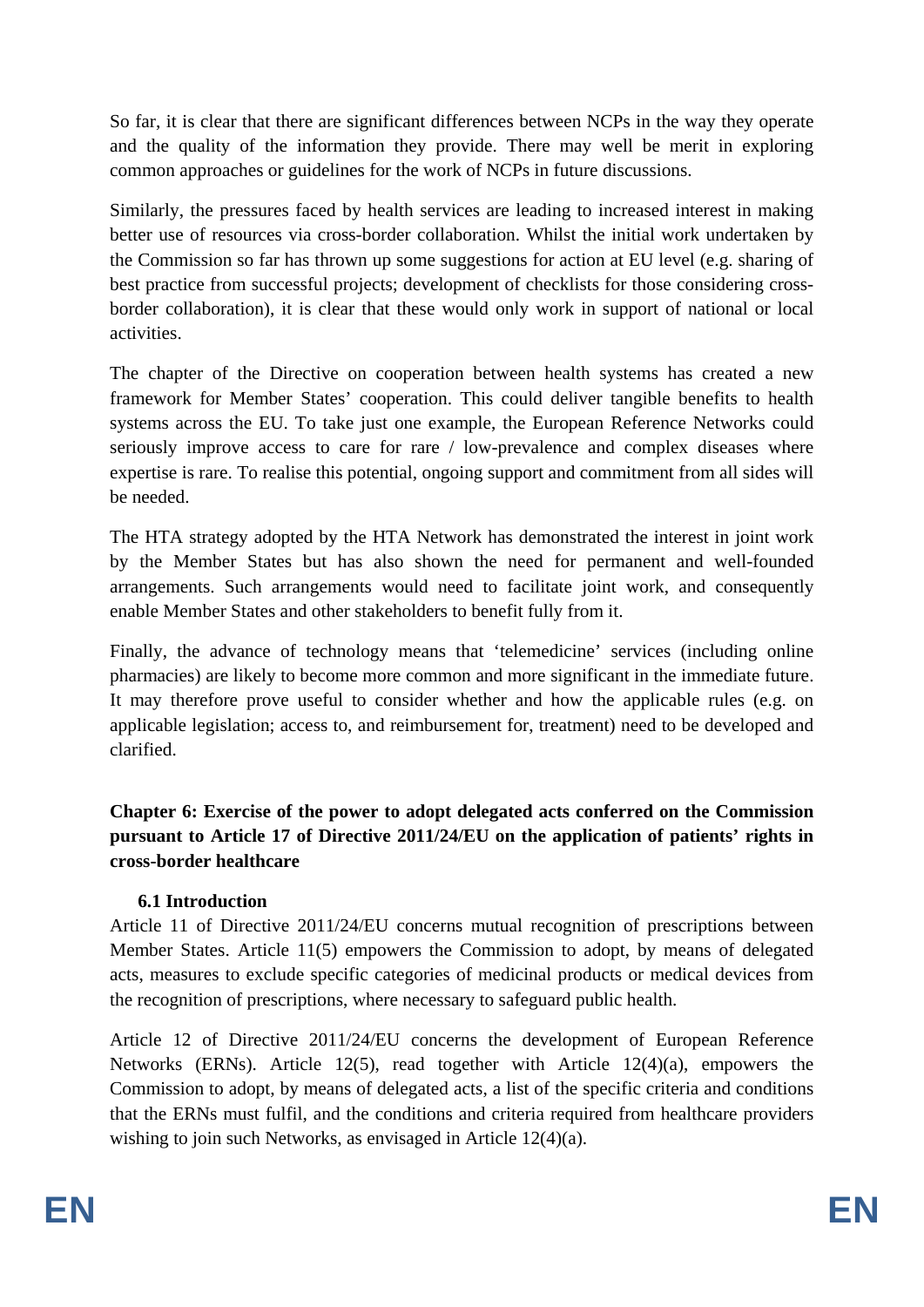Article 17 of Directive 2011/24/EU confers on the Commission the delegated powers for a period of 5 years from 24 April 2011. It requires the Commission to prepare a report in respect of the delegated powers not later than six months before the end of the five-year period. The delegated powers shall be automatically extended for periods of an identical duration, unless the European Parliament or the Council revokes them in accordance with Article 18.

#### **6.2 Exercise of the delegation**

Regarding Article 11(5), a meeting of Member State experts was convened on 14 February 2012 to discuss whether there was a need to exclude specific categories of medicinal products or medical devices from the recognition of prescriptions. The conclusion of this meeting (and of the support study carried out) was that no exclusion was needed at that time. The Commission has therefore not yet used the delegated power.

Regarding Article 12(5), the Commission worked closely with the Member States on the content of the delegated act before adopting it on 10 March 2014 (see reference under 4.2, above). It entered into force on 27 May 2014.

#### **6.3 Conclusion**

The Commission is of the view that the delegated powers conferred by Directive 2011/24/EU should remain in force.

The field of medicinal products and medical devices is one where change may occur rapidly. Although exclusions from the principle of mutual recognition of prescriptions are not currently needed, such a need may arise in the future, and would need to be dealt with swiftly via a delegated act in order to safeguard public health.

Regarding ERNs, the first Networks will be established in 2016, and will then need to be evaluated. This evaluation is likely to mean that it is desirable to adjust the content of the current Delegated Act in the future.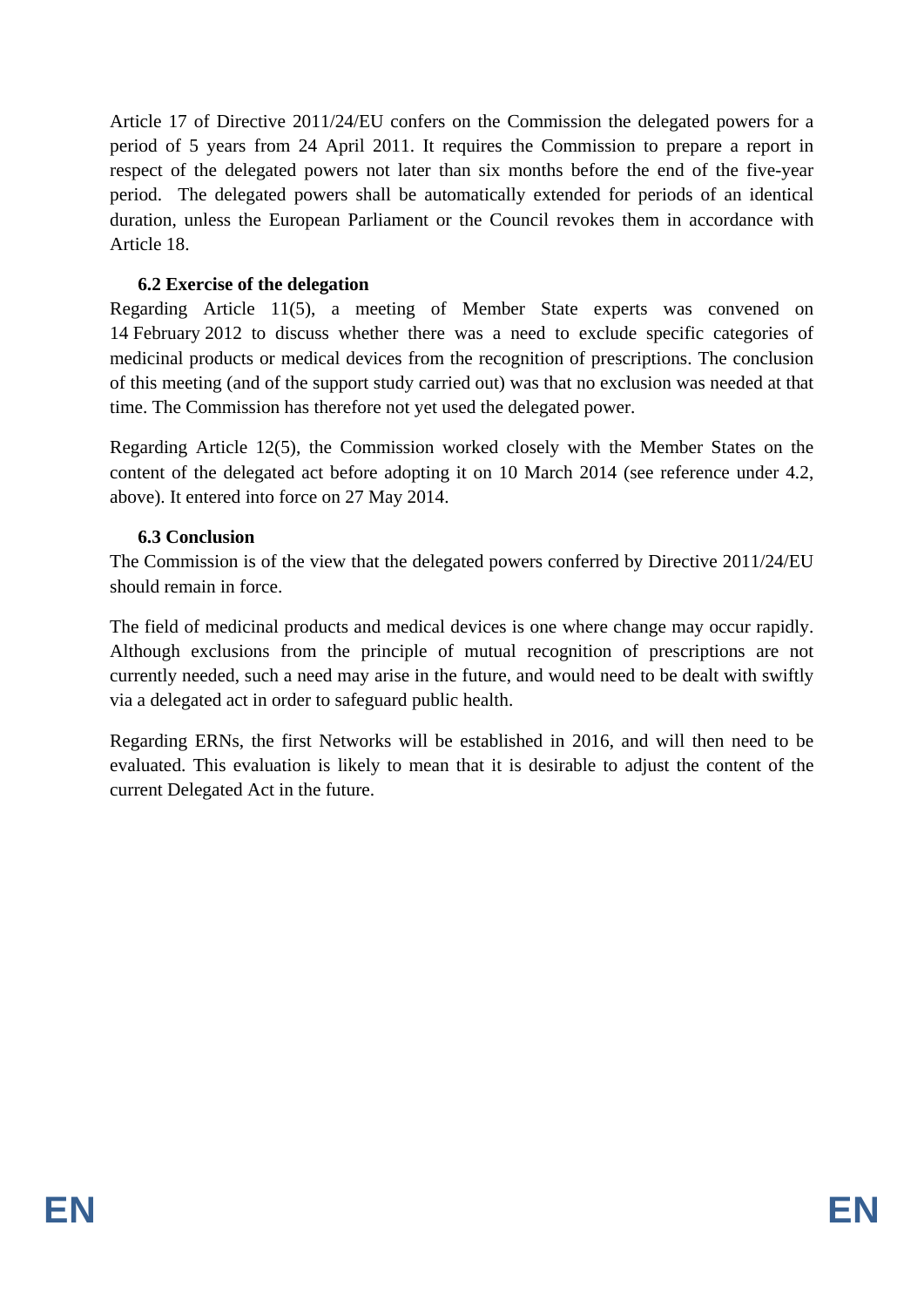## **ANNEX A**

## **Data from Member States on the operation of the Directive**

A questionnaire was sent to all Member States in January 2015. The agreed final cut-off date for the exercise was 30 April 2015. The timeframe covered by the exercise was the calendar year 2014.

A total of 26 out of 28 Member States provided data (no returns were received from Latvia or Malta).

A selection of the data reported by Member States is presented here. A number of points should be noted:

Member States transposed Directive 2011/24/EU at different times and in many cases the data provided only cover part of 2014. Some Member States have difficulties dividing their cases between Directive 2011/24/EU and the Social Security Regulations (Regulations (EC) No 883/2004 and (EC) No 987/2009), particularly for claims for reimbursement of healthcare not subject to prior authorisation.

It has proved difficult for many Member States to provide data concerning information requests to NCPs broken down by medium and issue. It is also likely that requests relating to cross-border healthcare outside the scope of Directive 2011/24/EU have sometimes been included, e.g. questions relating to the European Health Insurance Card (EHIC) etc.

Some Member States — particularly those with insurance-based systems — have experienced difficulties in collecting information from the component parts of their system.

As this was the first time this questionnaire was used, a number of practical semantic issues were identified during the exercise (reflecting the variety of national situations and practices). Those will need to be addressed in future exercises, as they affect the comparability of the data.

The data is not, therefore, easily comparable between Member States: examples in this Annex are given by way of illustration only.

### **Information requests received by National Contact Points**

Of the 26 Member States who responded, all but Luxembourg and Sweden were able to provide data on the total number of unique requests. A total of 109 223 such requests were recorded in 2014. Five Member States had fewer than 100 requests for information (Portugal, for example, recorded just 6). Ten Member States recorded more than 1 000 information requests. Three Member States alone accounted for nearly 75% of the requests recorded: Germany (36 602); Finland (25 207); and Austria (15 536). These much larger figures are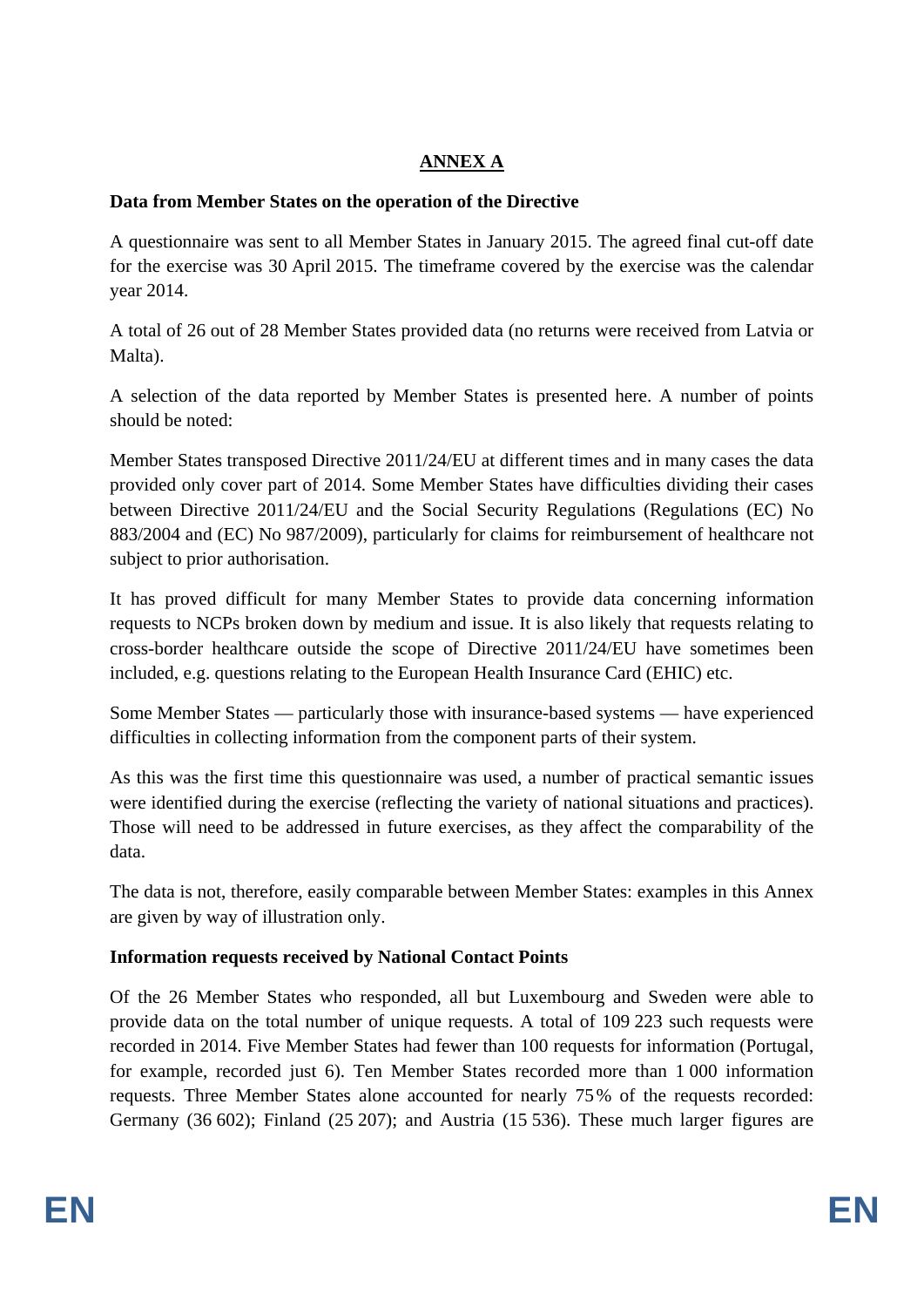probably due to website visits being recorded as information requests in these three Member States.

Some Member States were able to divide their information requests by medium. In these cases the data indicate 74 050 via website (see point above), 15 461 via telephone, 5 436 via email, and 2 179 via face-to-face contact.

## **Use of prior authorisation**

Twenty-one Member States have introduced a system of prior authorisation (Austria, the Czech Republic, Estonia, Finland, Lithuania, the Netherlands and Sweden have not, although some of these have introduced legislation enabling them to introduce such a system at a later date, should they so wish). Of these 21, Latvia and Malta did not provide data returns. Germany did provide a data return but was unable to provide data on the use of prior authorisation.

Of the 18 Member States who provided data, France was a clear outlier with 57 000 authorisations granted; however, this is an aggregate figure for authorisation granted under both the Social Security Regulations and the Directive. The number of requests for prior authorisation specifically under the Directive which were either authorised or refused in the remaining 17 Member States was 560, of which 360 were authorised. Two Member States (Poland and Greece) reported that they had neither authorised nor refused any requests for prior authorisation in 2014 and two (Croatia and Portugal) received just one each. At the other end of the spectrum, Italy received 177 (103 authorised) and Slovakia 139 (121 authorised).

### **Reimbursement for treatment not subject to prior authorisation**<sup>17</sup>

Of the 26 Member States who responded, only 23 were able to provide complete data on reimbursements made for treatment not subject to prior authorisation (Germany and the Netherlands could not provide data; Belgium could not provide complete data). Of these 23, Finland, France and Luxembourg provided aggregate data for the Directive and the Social Security Regulations. Finland reported 17 142 reimbursement claims, France 422 680 and Luxembourg 117 962.

In the other 20 Member States, a total of 39 826 reimbursements were made specifically under the Directive: of this total Denmark alone accounted for 31 032. Four Member States made more than 1 000 reimbursements. Fourteen Member States made fewer than 100 reimbursements, of which six (Austria, Bulgaria, Cyprus, Estonia, Greece, and Portugal) recorded no reimbursements under the Directive.

### **Processing times**

 $17$  This data may include a limited number of claims for treatment which was supposed to be subject to prior authorisation but for which the claim was made retrospectively and ultimately reimbursed.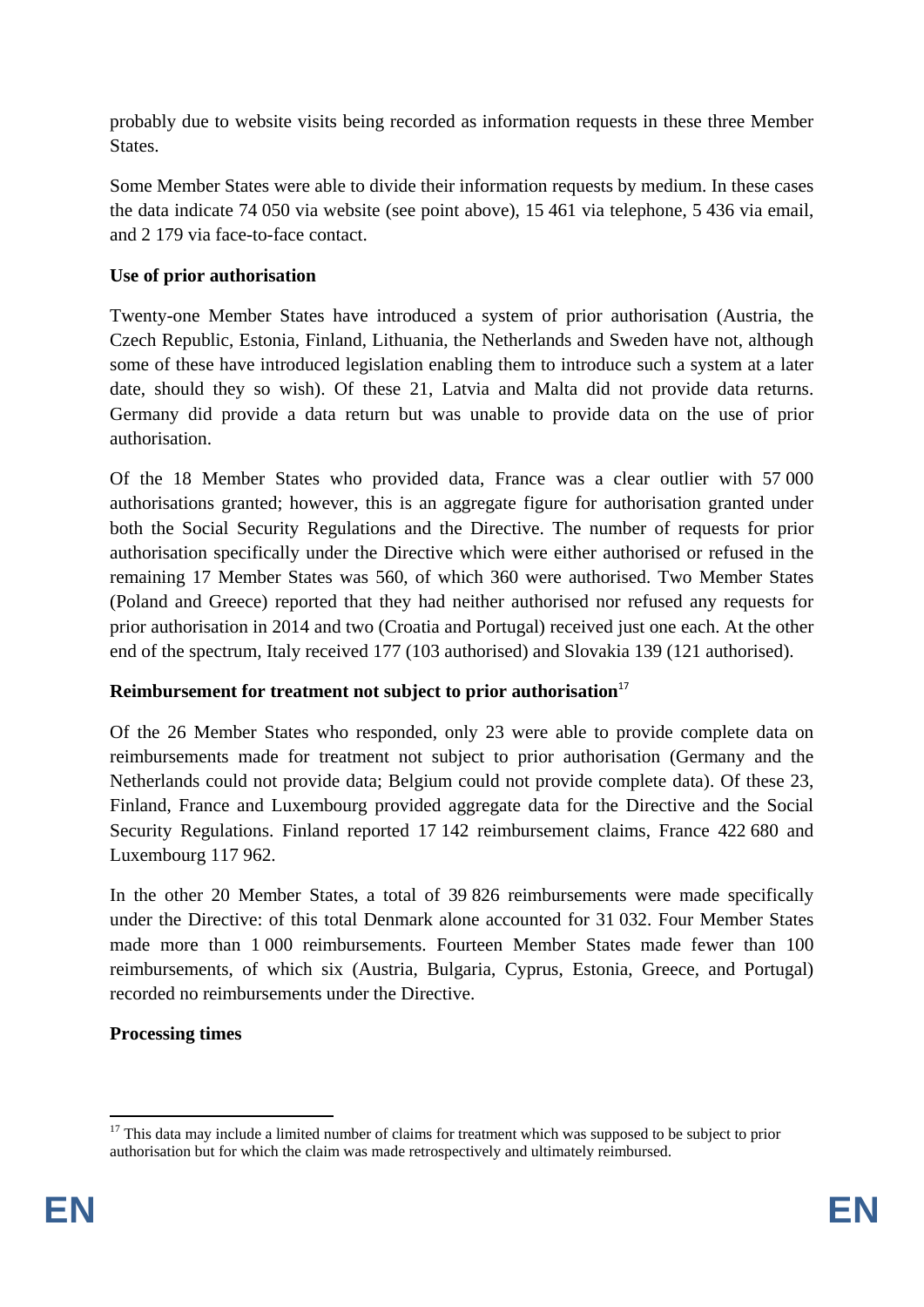Of the 16 responding Member States that had a system of prior authorisation and received requests for prior authorisation, nine (Bulgaria, Croatia, Denmark, Ireland, France, Luxembourg, Slovakia, Spain, and the UK) reported average times to process requests as 20 days or fewer. Only three had average processing times of 30 days or more: Hungary (30 days); Cyprus (40); and Slovenia (69).

Of the 19 responding Member States that actually received claims (and were able to provide the requested figures) for reimbursement for treatment not subject to prior authorisation, 15 were able to provide data on the average times for processing claims (Belgium, Lithuania, Greece and Romania were not able to provide this data). Of these, four had an average of fewer than 20 days (Denmark, Hungary, Luxembourg, and the UK) and three had average times of more than 80 days: Finland (82); Slovakia (84.3) and Sweden (150) (NB the Finnish figure relates to both the Regulations and the Directive).<sup>18</sup>

<sup>1</sup> <sup>18</sup> Reimbursement practices may vary considerably from Member State to Member State. For example, if a Member State decides to reimburse someone under the Regulations on the grounds that this is more beneficial to the patient, then the procedure for establishing the reimbursement amount can take several months.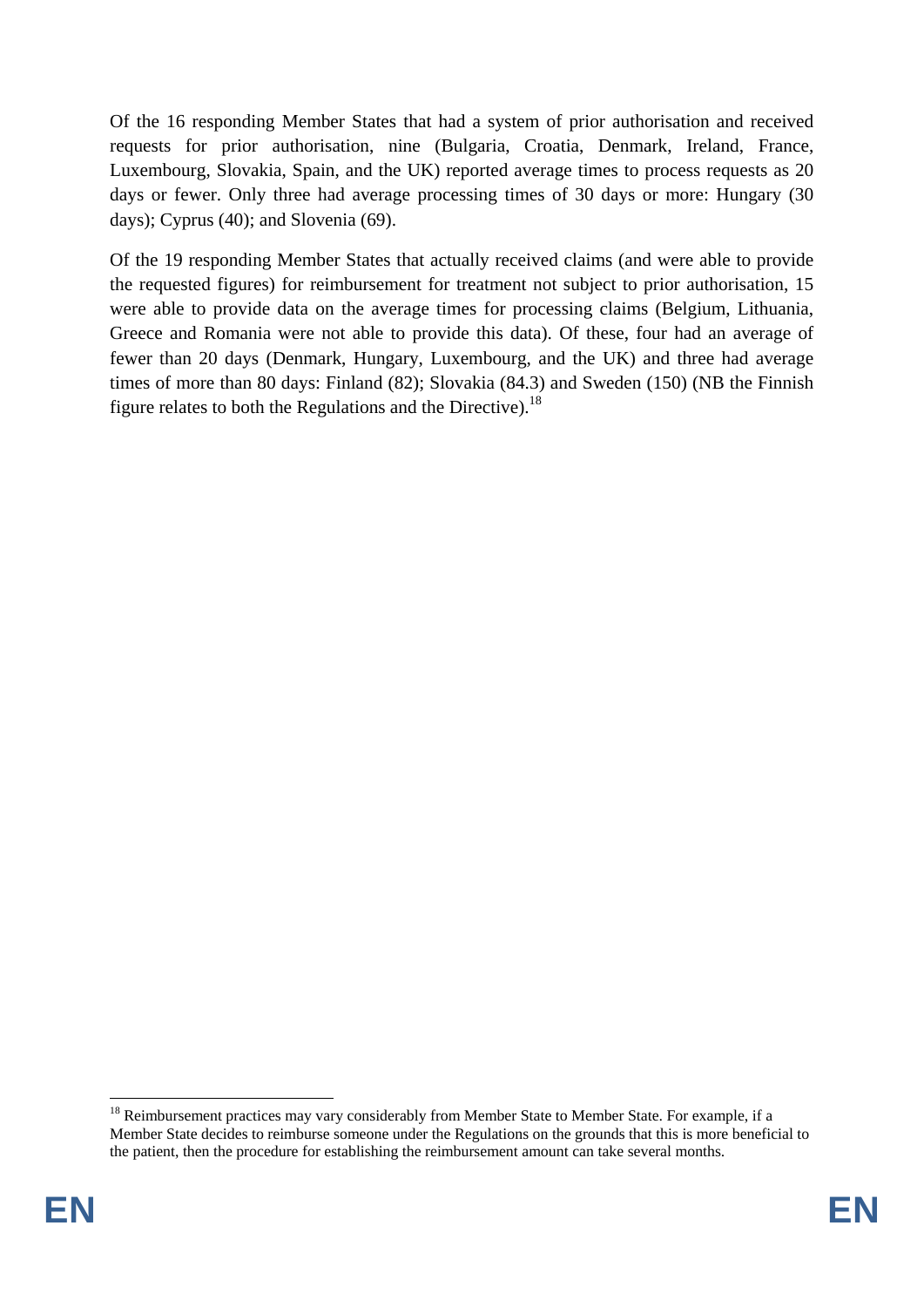# **ANNEX B**

#### **The evaluative study on the Cross-border Healthcare Directive**

This study considers the effects of Directive 2011/24/EU. Its overall objective is to report on implementation to date on the basis of the sources at hand and to identify gaps and potential for improvement, as called for by Article 20(1) of the Directive. It draws on the situation on the ground and other valuable external sources (past studies, scientific literature, stakeholder input, etc.).

#### **Methodology**

In addition to desk research and a literature review, a detailed website review and widely used participatory research methods were used.

Building on previous research efforts, a website analysis was carried out on all the websites of the 32 NCPs (32 countries or territories as Scotland, Wales, England, Northern Ireland and Gibraltar were analysed for the UK). The analysis was carried out between 6 October 2014 and 6 November 2014.

The 'pseudo-patient' research method was used to take account of the 'end-user' perspective. NCPs in 12 EU Member States (Austria, Belgium, France, Germany, Hungary, Italy, Lithuania, Malta, the Netherlands, Slovenia, Spain, and Sweden) were approached in November 2014 by both email and telephone using three different pre-designed scenarios. These 'focus countries' are a representative sample, based on a host of criteria detailed in the report.

Subjective, opinion-based data was also collected in the focus countries and at European level via 59 stakeholder interviews and an online survey addressed to the 12 NCPs in the focus countries. Some 50% of stakeholders contacted agreed to be interviewed over the four-week period. They represented a range of health insurance providers, healthcare providers, patient ombudsmen, national and regional authorities, patient groups, audit bodies, trade unions and frontline healthcare prescriber organisations. All NCPs completed at least a part of the online survey.

A SWOT analysis focusing on the services provided to the patients complements the conclusions of the study.